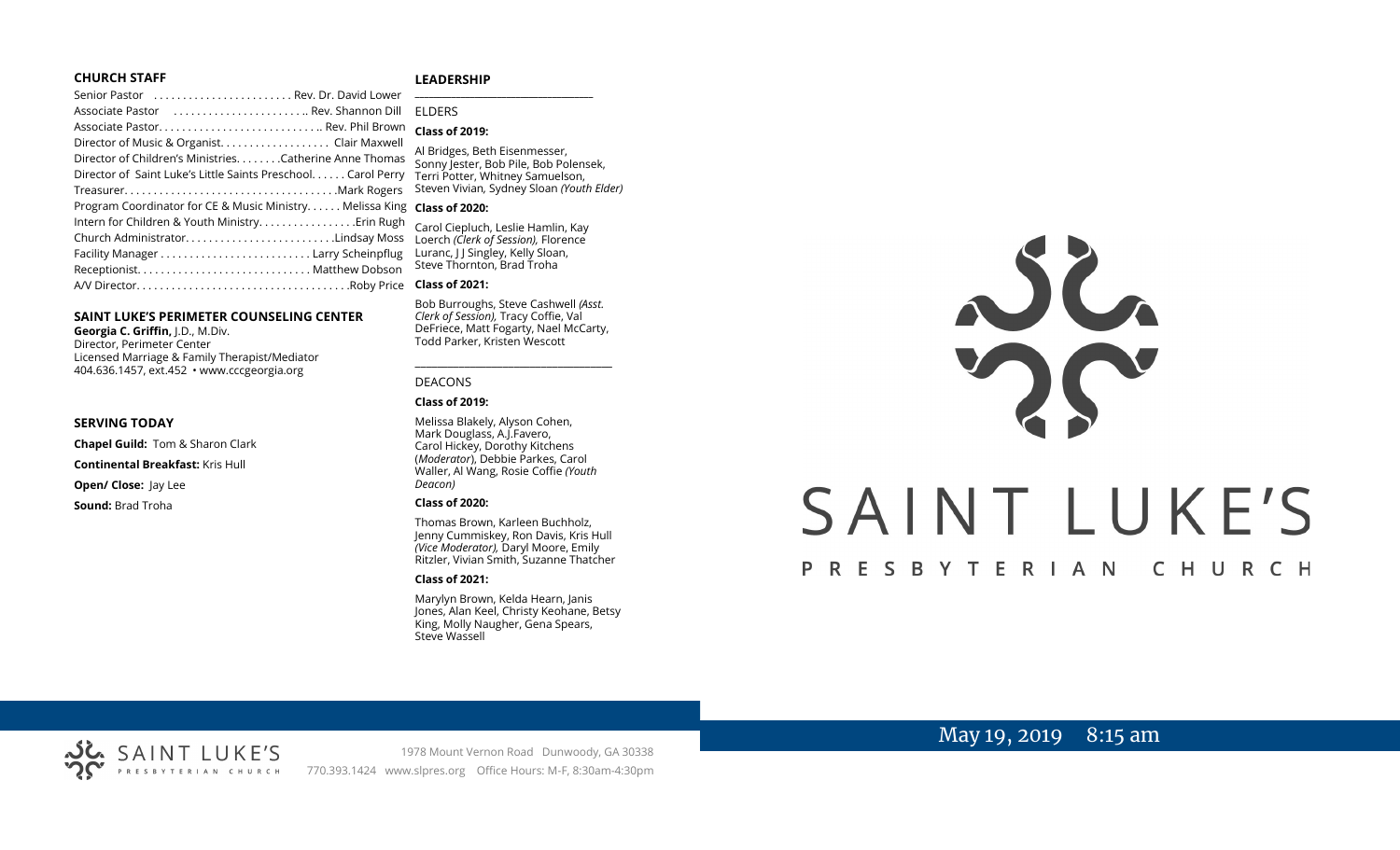

1978 Mount Vernon Road • Dunwoody, Georgia 30338 770.393.1424 • www.slpres.org

# **May 19, 2019**

5th Sunday of Easter

### **Liturgical Color:** White

*Liturgical colors can orient us to the season of the church year and help to engage the sense of sight in worship. White is used for special days or seasons for the redemptive work of Jesus, such as Christmas and Easter.*

# **SUNDAY SCHEDULE**

8:15am Chapel Communion Service 9:15am Sunday School 10:30am Sanctuary Worship Service *Nursery available at all services and Sunday School.* 

# MISSION

Responding to God's call and empowered by the Holy Spirit, we invite all to join us in knowing, serving, and sharing Jesus Christ here and around the world.

# VISION

To be a beacon of faith, hope, and love– every member an active disciple in Christ's ministry.

# **WELCOME, GUESTS!**

**DURING** the Welcome, please print the requested information on the Friendship Pad and pass the Friendship Pad down the pew.

**AFTER** the worship service, please join us outside the Chapel where our Pastors will be available to answer questions and provide you with a loaf of freshly-baked bread.

**FOR MORE** information about our programs, ministries or membership, please contact one of our Pastors at 770.393.1424, or visit our website: slpres.org.

# **THAT ALL MAY WORSHIP**

**ASSISTIVE** hearing devices, large print hymnals, large print bulletins and back cushions are available. Please contact an usher for further assistance.

**CHILDREN** are a precious part of our church family, and we welcome them in worship. Worship activity sheets and tactile activities are available on the table just outside the Chapel doors. For your convenience, there is a Family Restroom located in the administrative office's hallway, on the first floor, near the main lobby.



For information on all activities and events at Saint Luke's, please go to slpres.org.

**SAINT LUKE'S LITTLE SAINTS PRESCHOOL & KINDERGARTEN SUMMER CAMP—** Join us for two weeks of summer camp fun: Arctic Blas, May 28 – May 31 and Diggin' for Dinosaurs, June 3 – 6. Camp is from 9 am – 1 pm and \$165 per week. Please contact Carol Perry, [carolperry@slpres.org](mailto:carolperry@slpres.org) 770.393.1424 x240 for more information or check out the brochure at [www.slpres.org](http://www.slpres.org)

**2019 HABITAT HOUSE—** The work continues for two more Saturdays (June 1 & 8). We need 15 volunteers for each work day! For more details or to volunteer, go to slpres.org.

## **2019 VBS: SEEKING SAFARI LEADERS—**

We're not LION! We NEED VBS volunteers! Go to the Volunteer tab at slpres.org to view all the various volunteer opportunities! Contact Stephanie McGoldrick, tsmcgoldrick@gmail.com, with questions.

## **FLORIDA PANHANDLE REBUILD TRIP, JULY**

**15-17—** Saint Luke's has the opportunity to partner with Hope Panhandle, Inc., to help reach out to those who continue to need assistance rebuilding their homes and lives after Hurricane Michael made landfall six months ago. For more information, visit slpres.org or contact Shannon Dill, shannondill@slpres.org.

**OWLS LUNCHEON ON MAY 28 —** Please join the Older, Wiser, and Loving Seniors (OWLS) at Pernoshal Park at 11:30 am for bar-b-que catered by our own Jon Ray. This will be our last gathering before we break for summer. Questions? Contact Nancy Self at nself@comcast.net. RSVP on the sign up sheet in the lobby.

**OFFERING FOR CARING HANDS—** Saint Luke's joins with more than 200 Presbyterian congregations throughout Georgia as we remember our older sisters and brothers who are residents at Presbyterian Homes of Georgia with our gifts to the Caring Hands Fund. This fund provides nursing care and other support for more than 400 of this ministry's most vulnerable residents who have outlived their financial resources and now depend on us for a significant portion of their care. For 70 years, the generosity of our churches has enabled Presbyterian Homes of Georgia to keep its promise to never turn away any of their residents because they have outlived their financial resources. Please use the envelope in the pew or note "Caring Hands" on your check. Thank you for your generous support.

**WELCOME NEW MEMBERS**— Today, at the 10:30 am service, we are pleased to welcome the following new members: Andy and Emily Lawton; Trevor, Peggy, Colton and Ella Smith; and Stephen Saunders.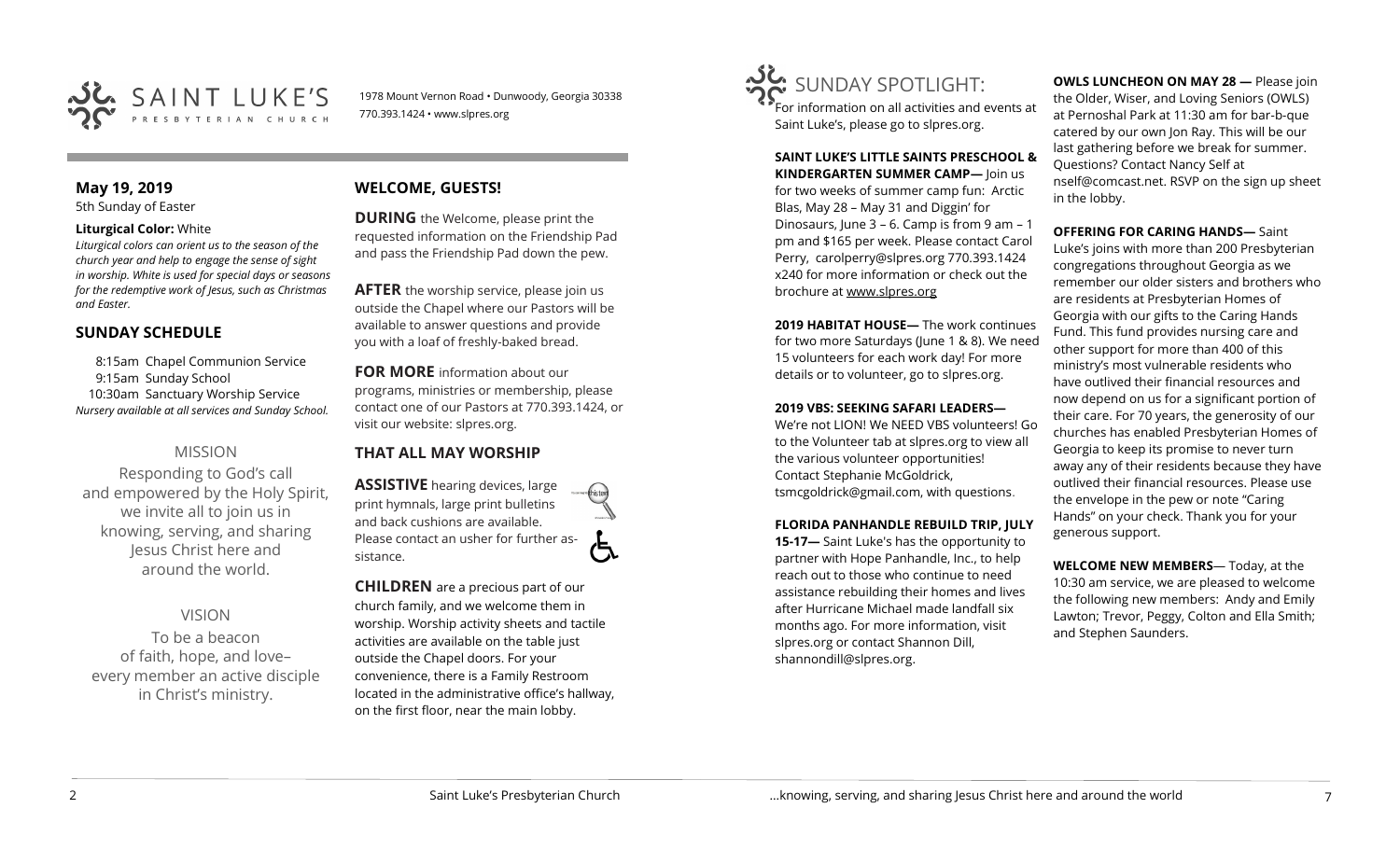

# **In Preparation for Worship**

"Faith is to believe what you do not see; the reward of this faith is to see what you believe." *- Saint Augustine*

l

 $\overline{a}$ 

**Prelude** I Know That My Redeemer Lives *arr. Wilbur Held* 

# **Welcome and Announcements**

# **Call to Worship\***

Leader: Alleluia! Christ is Risen! **People: Christ is risen indeed!** Leader: Sin and death have been outdone by love and life! **People: The brilliant light of hope has come to shine forever!** Leader: Come let us worship and celebrate the Good News! **People: Alleluia! Christ is risen! Thanks be to God!**

**Opening Hymn #12\*** Immortal, Invisible, God Only Wise

# **Call to Confession\***

Leader: The Lord be with you. **People: And also with you.**  Leader: Let us pray.

# **Prayer of Confession\***

**Jesus, our risen Lord, in our weakness, you call us. In our confusion, you teach us. In our troubles, you offer us peace. Meet us now as we come to hear your word. We confess that we fall short of embodying the grace and peace you have shown to us. Trusting in your love, we turn again to you, asking for your mercy and forgiveness, asking for a new and strengthened heart...** *(silence is kept for personal reflection...)*

Leader: Lord, in your mercy. **People: Hear our prayer. Amen.**

# **Assurance of Forgiveness\***